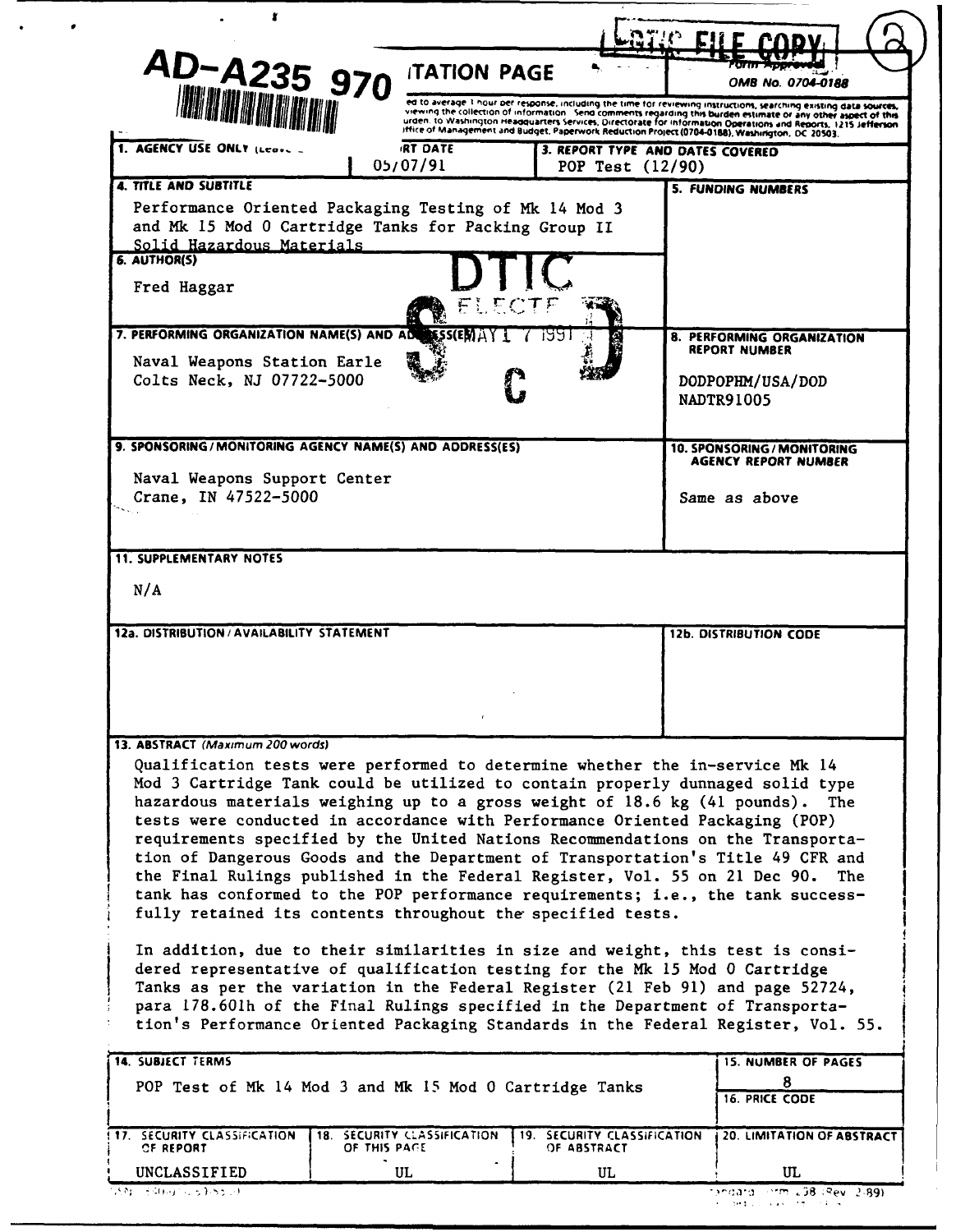**DODPOPHM/USA/DOD/NADTR91005**

# **PERFORMANCE ORIENTED PACKAGING TESTING OF MK 14 MOD 3 AND MK 15 MOD 0 CARTRIDGE TANKS FOR PACKING GROUP II SOLID HAZARDOUS MATERIALS**

Author: Mechanical Engineer



**DTIS 2008** 

Performing Activity: Naval Weapons Station Earle Colts Neck, New Jersey 07722-5000

**7** May 1991  $\left( \begin{array}{c} 0 & 1 & 0 \\ 0 & 0 & 0 \end{array} \right)$ 

**FINAL**

DISTRIBUTION UNLIMITED

Sponsoring Organization: Naval Weapons Support Center Crane, Indiana **47522-5000**

| .                                   |                         |  |
|-------------------------------------|-------------------------|--|
| <b>ATTA CRANE</b><br><b>DY: TAR</b> |                         |  |
| جہاں <i>ہوں جو محمد ال</i>          |                         |  |
| Justification.                      |                         |  |
| By.<br>Distribution/                |                         |  |
| Availability Codee                  |                         |  |
| Dist                                | Avail and/or<br>Special |  |
|                                     |                         |  |

**91 5 16 013 91-00024**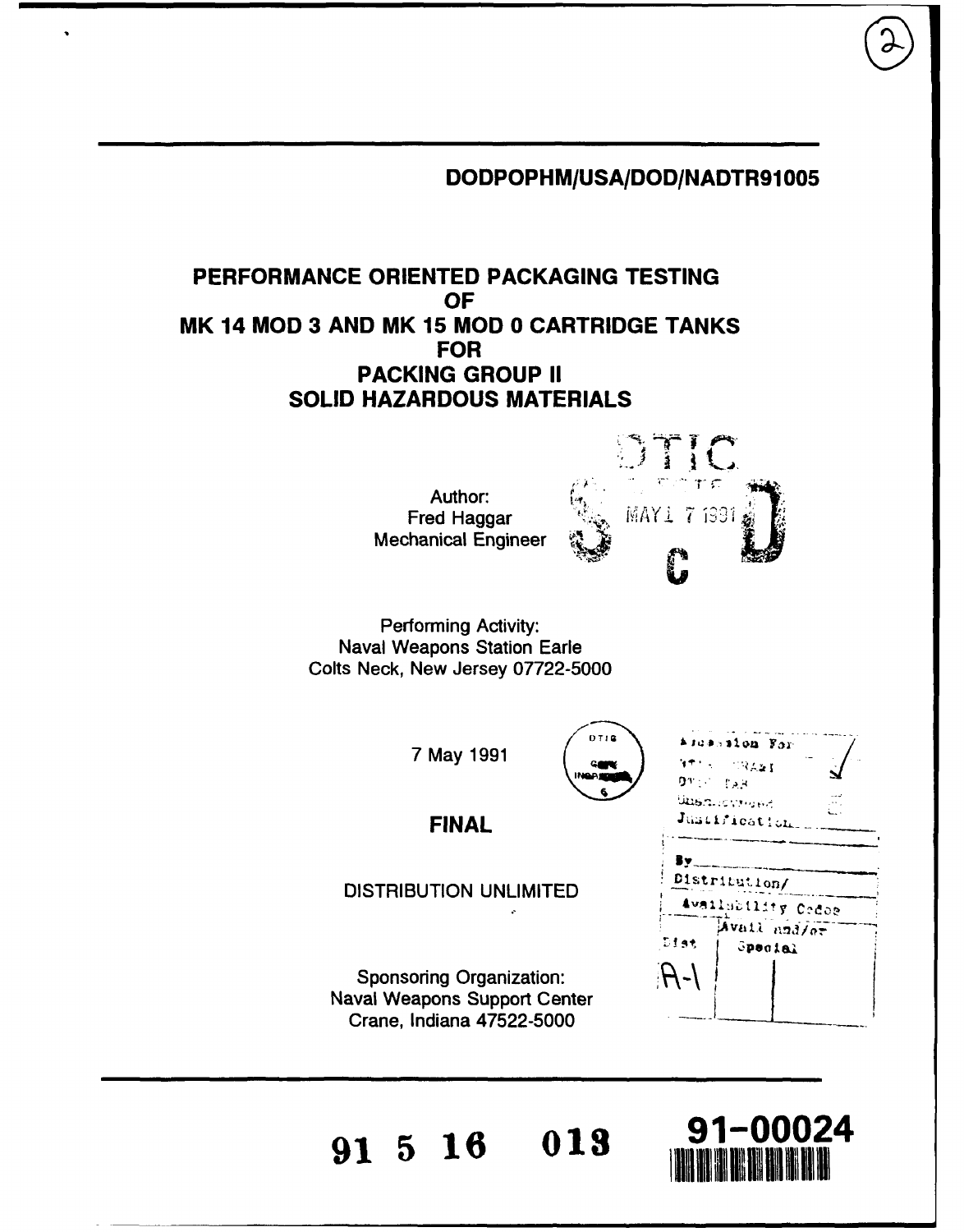#### **INTRODUCTION**

The **Mk** 14 Mod 3 Cartridge Tank tested, contained a simulated load of 41 pounds of sand. Overall weight of the tank was 46 pounds. This Performance Oriented Packaging (POP) test was performed to ascertain whether this standard container (Packing Group **II)** would meet the requirements as specified **by** the United Nations Recommendation on the Transportation of Dangerous Goods Document, **ST/SG/AC.10/1,** Revision **6,** Chapters 4 and **9,** and Federal Register 49 CFR Final Rule. **A** base level vibration test was also conducted in accordance with the final rulings specified in the Department of Transportation's Performance Oriented Packaging Standards in the Federal Register Volume **55.**

The objective of these tests was to ensure that the sample container could withstand conditions of transportation outlined **by** the **UN** requirements. The test is representative of the worst case loading of the **Mk** 14 Mod 3 Cartridge Tank.

In addition, due to their similarities in size and weight, this test is considered representative of qualification testing for the **Mk 15** Mod **0** Cartridge Tanks as per the variation in the Federal Register (21 February **1991)** and page 52724, paragraph **178.601h** of the Final Rulings specified in the Department of Transportation's Performance Oriented Packaging Standards in the Federal Register, Volume 55.

#### **TESTS PERFORMED**

### **1.** Drop Test

This test was performed in accordance with ST/SG/AC.10/1, chapter 9, paragraph 9.7.3. Six tanks were used as required. The drops were performed from a height of 4 feet in the following orientations (three tanks for each orientation):

a. Horizontally. (See figure 1.)

b. Diagonally on the edge between the cover assembly and the top ring of the tank. (See figure 2.)

This test was performed at an ambient temperature,  $70 \pm 20$  °F.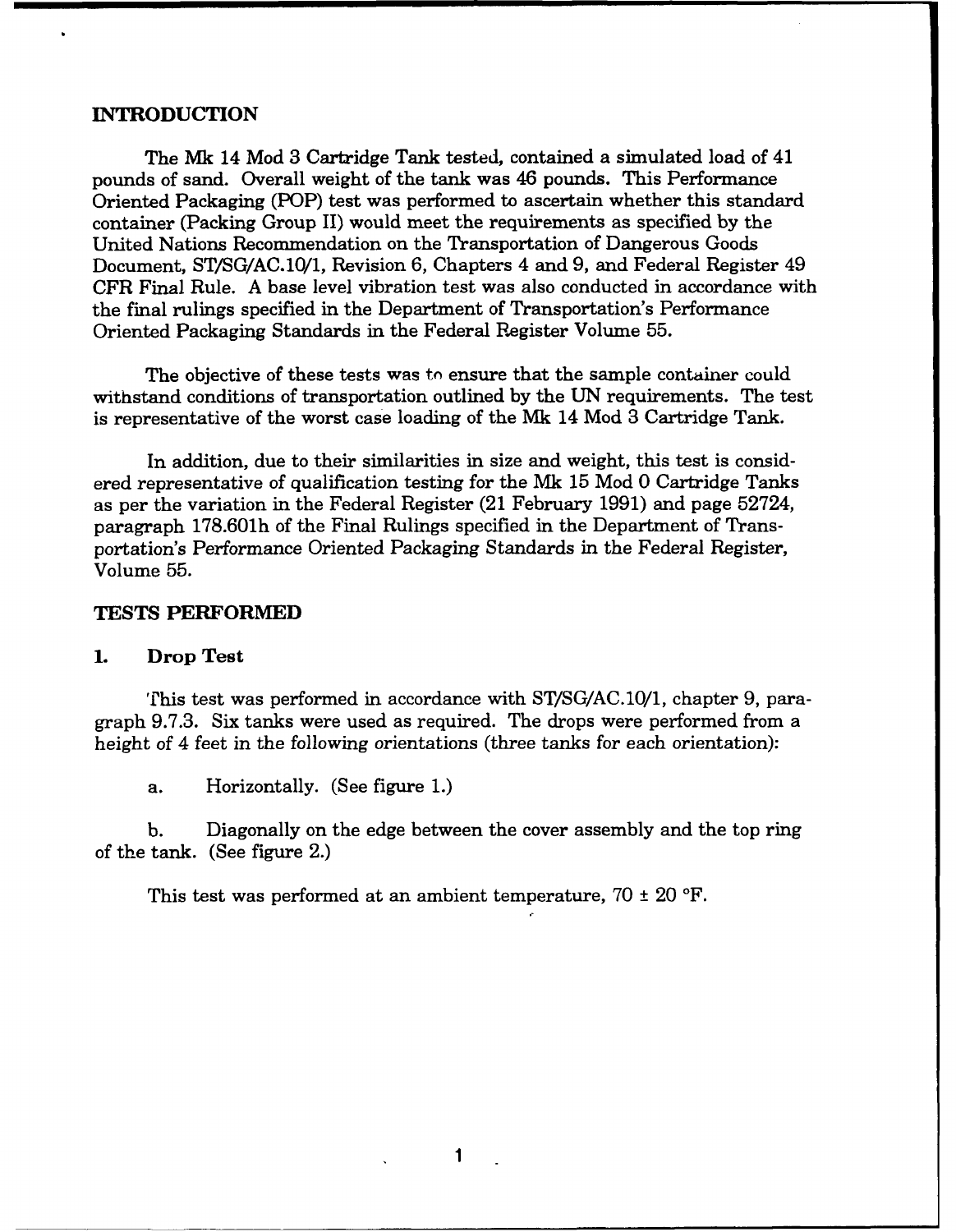

FIGURE 1<br>Horizontal Drop Test



FIGURE 2<br>Diagonal Drop Test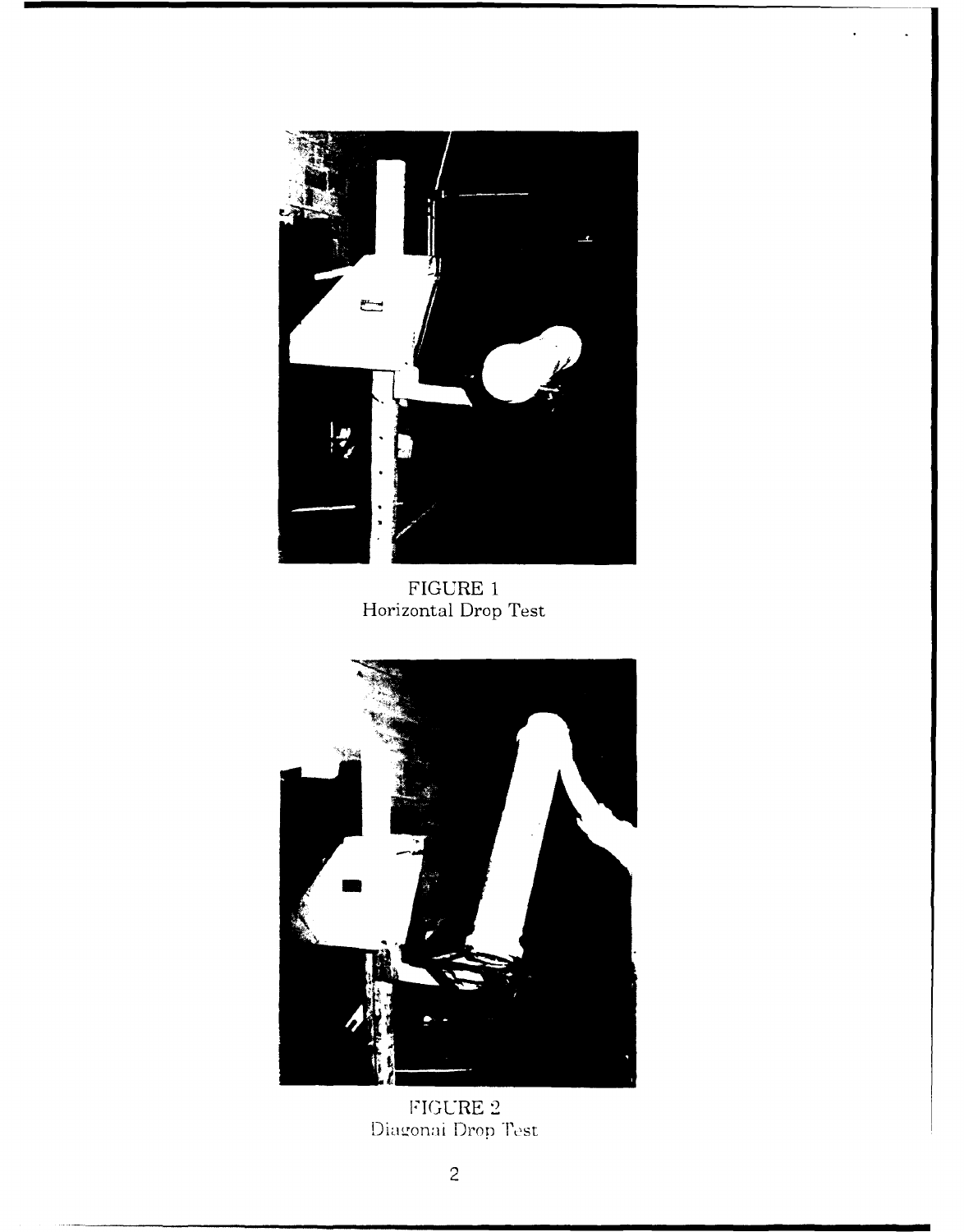## 2. Base Level Vibration Test

This test was performed in accordance with paragraph **178.608** of the Performance Oriented Packaging Standards, Final Ruling, published in the Federal Register, Vol. 55, No. 246, December 21, 1990. The three sample tanks used for the horizontal drop tests were placed on the repetitive shock The tanks were restrained during vibration in all but the vertical direction. The frequency of the platform was increased until the tank left the platform 1/16 of an inch at some instant during each cycle. Test time was 1 hour at a frequency of 4.17 Hz.

#### **3. Stacking Test**

This test was performed in accordance with ST/SG/AC.10/1, chapter 9, paragraph 9.7.6. The three tanks used for the diagonal drop tests were used for this test. Each tank was subjected to a force applied to its top surface equivalent to the total weight of identical packages stacked to a height of 3 meters (including the test samples). A combined weight of 2,140 pounds was stacked on the three tanks  $(713$  pounds/tank). The test was performed for 24 hours. After the allowed time, the weight was removed and the tanks examined.

#### **PASS/FAIL (UN CRITERIA)**

#### **1. Drop Test (UN CRITERIA)**

The criteria for passing the drop test is outlined in paragraph 9.7.3.5 of ST/SG/AC.10/1 and states the following: "Where a packaging for solids undergoes a drop test and its upper face strikes the target, the test sample passes the test if the entire contents are retained by an inner packaging or inner receptacle; e.g., a plastic bag, even if the closure is no longer sift-proof. A slight discharge from the closure(s) upon impact should not be considered to be a failure of the packaging provided that no further leakage occurs."

#### **2. Base Level Vibration Test (FINAL RULING CRITERIA)**

The criteria for passing the base level vibration test is outlined in paragraph 178.608 of the Title 49 CFR Final Ruling and states the following: "immediately following the period of vibration, each package shall be removed from the platform, turned on its side and observed for any evidence of leakage. Rupture or leakage from any of the packages constitutes failure of the test.

### 3. Stacking Test (UN CRITERIA)

The criteria for passing the stacking test is outlined in paragraph 9.7.6.3 of ST/SG/AC.10/1 and states the following: "... no test sample should leak. No test sample should show any deterioration which could adversely affect transport safety or any distortion liable to reduce its strength or cause instability in stackes of packages."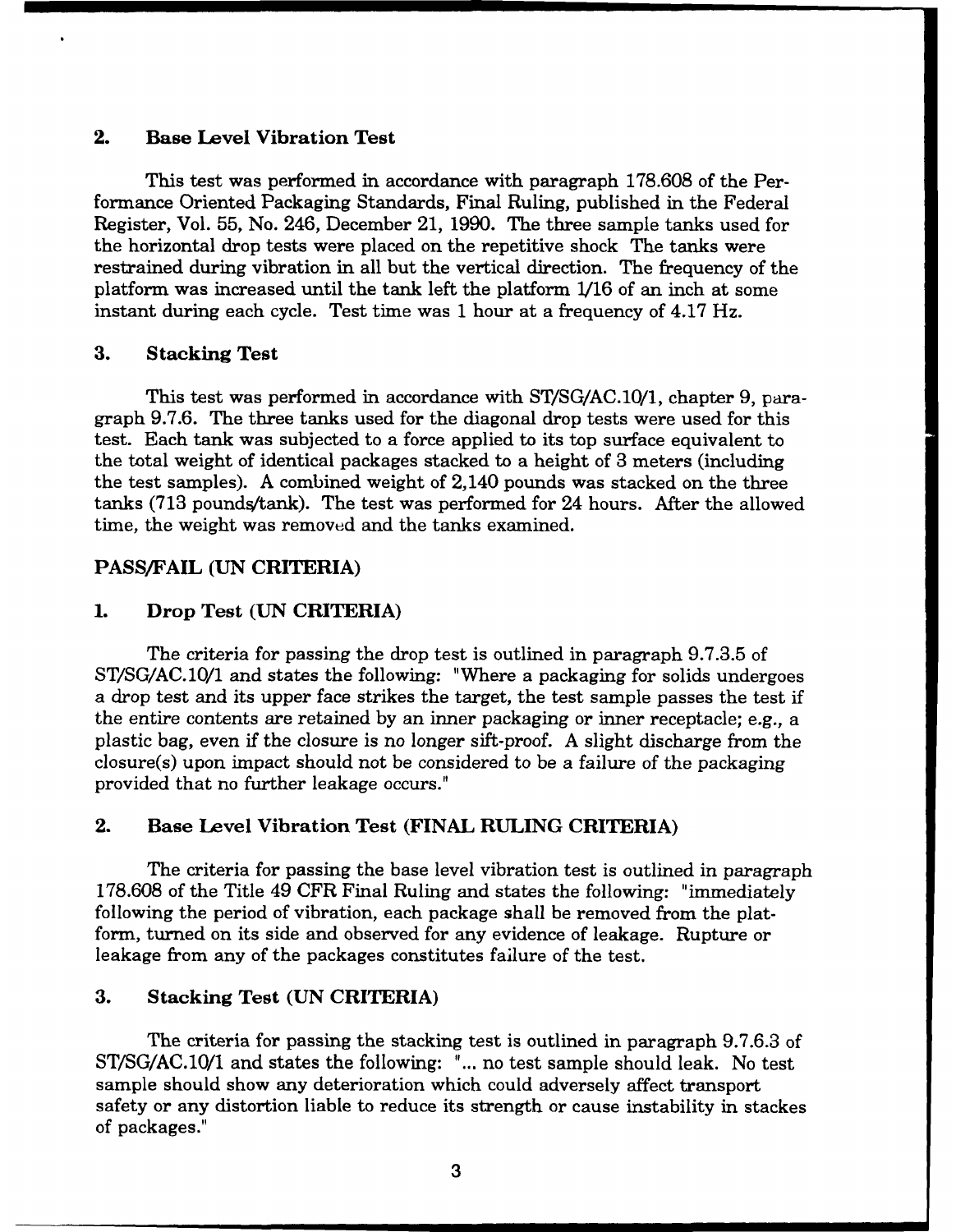#### **TEST RESULTS**

**1. Drop Test**

Satisfactory.

2. **Base Level Vibration Test**

Satisfactory.

**3.** Stacking Test

Satisfactory.

## **DISCUSSION**

#### **1.** Drop Test

After each drop, the tanks were inspected for any damage which would be a cause for rejection. The inspection after the horizontal drops indicated there was a cracked weld between the sleeve and the body of the tank, but no leakage was found. No leakage was found after the diagonal drops. The tanks remained intact and functional upon completion of the tests.

## 2. Base Level Vibration Test

Immediately after the vibration test was completed, each tank was removed from the platform, turned on its side and observed for any evidence of leakage. There was no leakage to the tanks as a result of this test.

#### **3.** Stacking Test

Each tank was visibly checked after the 24-hour period was over. There was no leakage, distortion, or deterioration to any of the tanks as a result of this test.

#### **REFERENCE MATERIAL**

**A.** United Nation's "Recommendation on the Transportation of Dangerous Goods," **ST/SG/AC.10/1,** Revision 6

B. Title 49 **CFR 107,** et al., Performance Oriented Packaging Standard; Changes to Classification, Hazard Communication, Packaging and Handling Requirements Based on **UN** Standards and Agency Initiative; Final Rule, Federal Register, Vol. **55,** No. 246 of December 21, 1990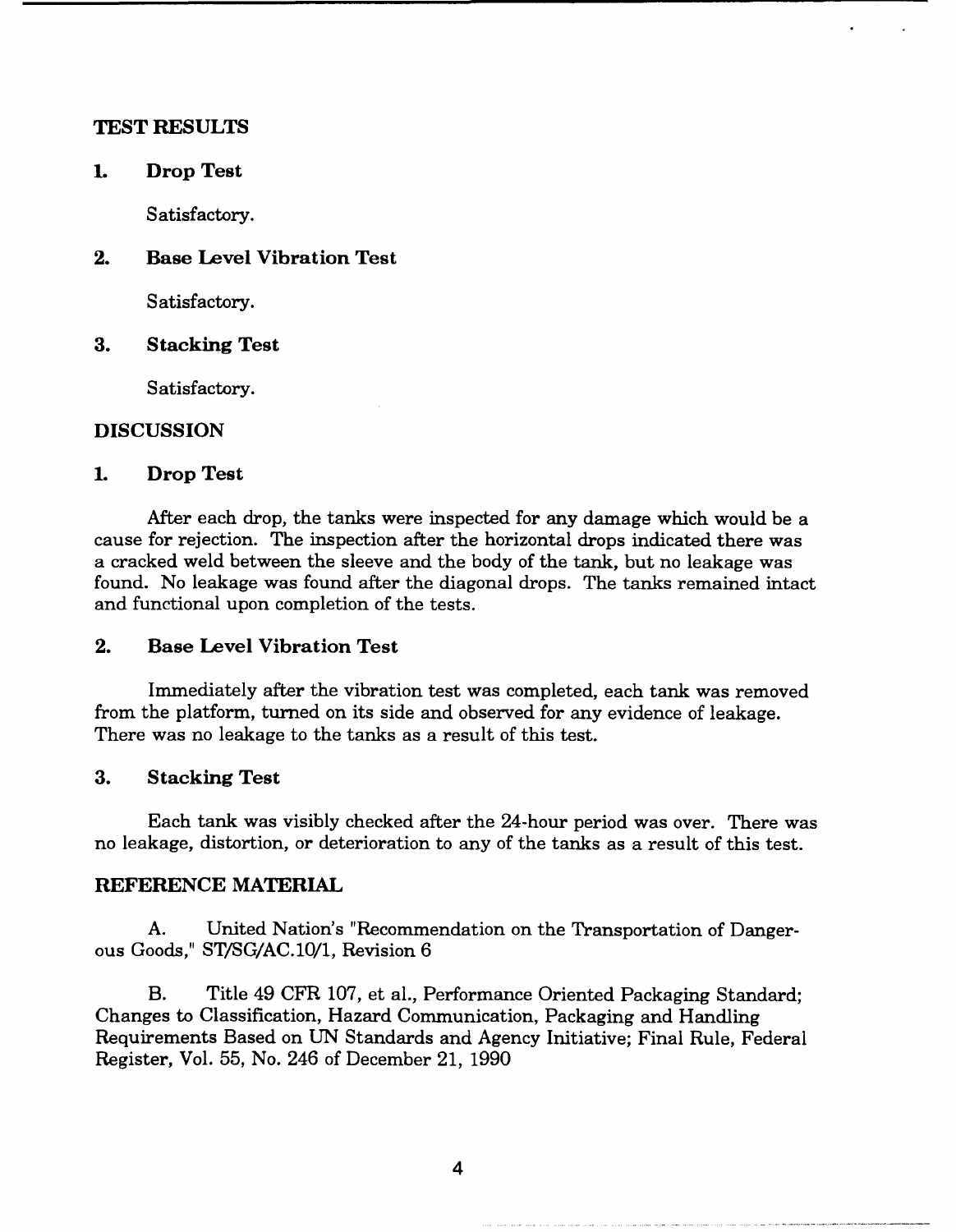## **DISTRIBUTION LIST**

 $\sim$ 

Defense Technical Information Center (2 copies) **ATTN:** DTIC/FDA **Bldg. 5,** Cameron Station Alexandria, VA 22304-6145

Headquarters, Military Traffic Management Command (2 copies) **ATTN: MT-SS,** James Gibson 5611 Columbia Pike Falls Church, VA 22041-5050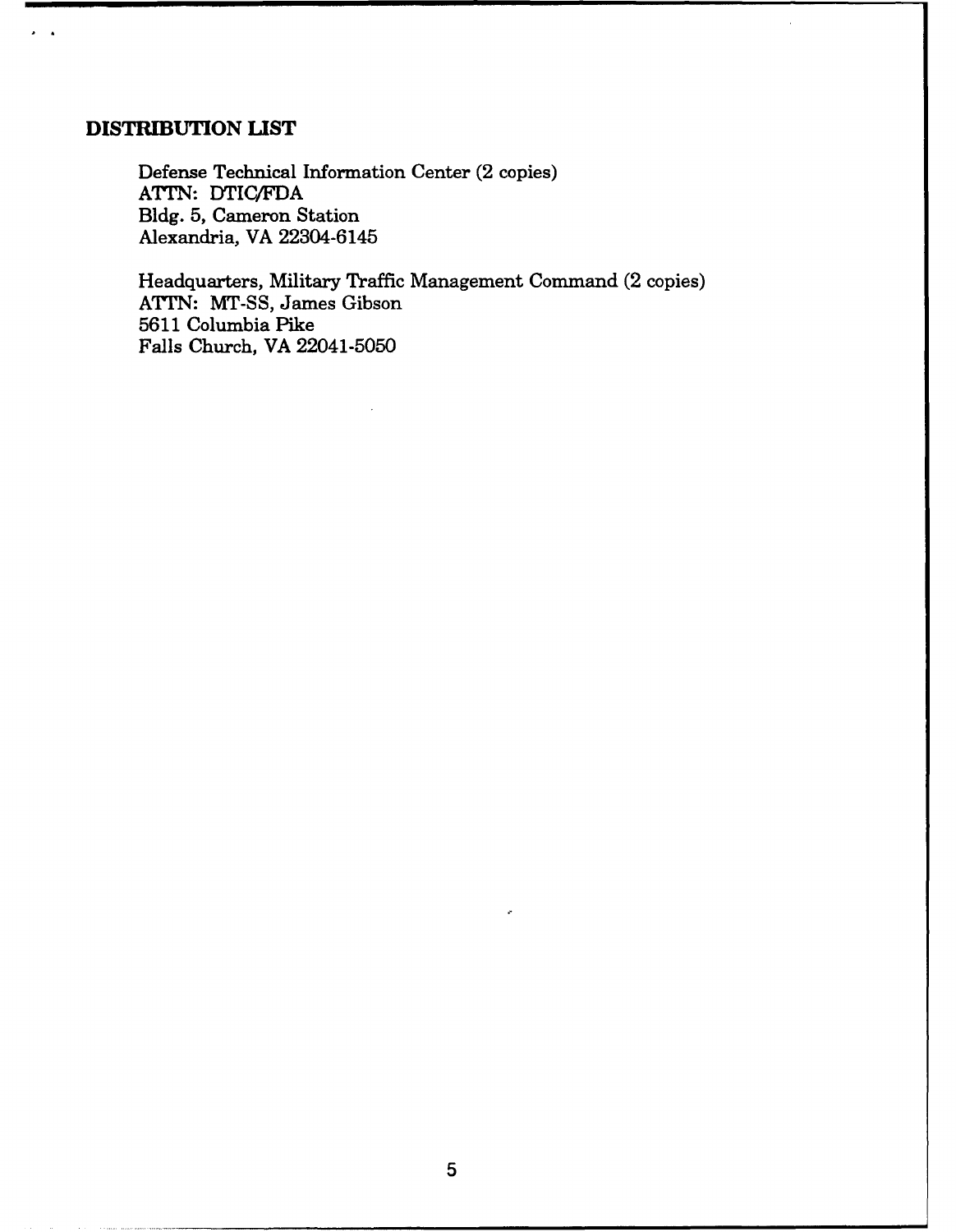#### **TEST DATA SHEET**

| DATA SHEET:                                                          |                                                   |  |  |  |  |  |
|----------------------------------------------------------------------|---------------------------------------------------|--|--|--|--|--|
| Container:<br>Mk 14 Mod 3 Cartridge Tank                             |                                                   |  |  |  |  |  |
| Container P/N or NSN:<br><b>Type:</b><br>1B2<br>NSN 8140-00-135-2866 |                                                   |  |  |  |  |  |
| Specification Number:<br>MIL-STD-1323-5, DL 2127977                  | Material:<br>Aluminum                             |  |  |  |  |  |
| Capacity:<br>20.9 kg (46 pounds)                                     | Dimensions:<br>7.47" D x 36.33" L                 |  |  |  |  |  |
| Closure (Method/Type):<br>Removable Cover                            | Tare Weight:<br>$4.1$ kg $(5$ pounds)             |  |  |  |  |  |
| Additional Description:                                              |                                                   |  |  |  |  |  |
|                                                                      |                                                   |  |  |  |  |  |
| See table<br><b>PRODUCT:</b>                                         |                                                   |  |  |  |  |  |
| See table<br>Name:                                                   | $NSN(s)$ :<br>See table                           |  |  |  |  |  |
| United Nations Number:<br>See table                                  |                                                   |  |  |  |  |  |
| United Nations Packing Group:<br>IJ                                  |                                                   |  |  |  |  |  |
| Physical State (Solid, Liquid, or Gas): Solid                        |                                                   |  |  |  |  |  |
| Vapor Pressure (Liquids Only):<br>N/A                                | At 50 C:<br>N/A<br>At 55<br>$\mathbf{C}$ :<br>N/A |  |  |  |  |  |
| Consistency/Viscosity:<br>N/A                                        | Density/Specific Gravity:<br>N/A                  |  |  |  |  |  |
| Amount Per Container: See table                                      | Flash Point:<br>N/A                               |  |  |  |  |  |
| Net Weight:<br>See table                                             |                                                   |  |  |  |  |  |
| Simulated Weights of Sand<br><b>TEST PRODUCT:</b>                    |                                                   |  |  |  |  |  |
| <b>Name:</b><br>Sand                                                 | Physical State:<br>solid                          |  |  |  |  |  |
| <b>Consistency:</b><br>N/A                                           |                                                   |  |  |  |  |  |
| Density/Specific Gravity:<br>N/A                                     |                                                   |  |  |  |  |  |
| Test Pressure (Liquids Only):<br>N/A                                 |                                                   |  |  |  |  |  |
| <b>Amount Per Container:</b><br>N/A                                  | Gross Weight:<br>18.6 kg (41 pounds)              |  |  |  |  |  |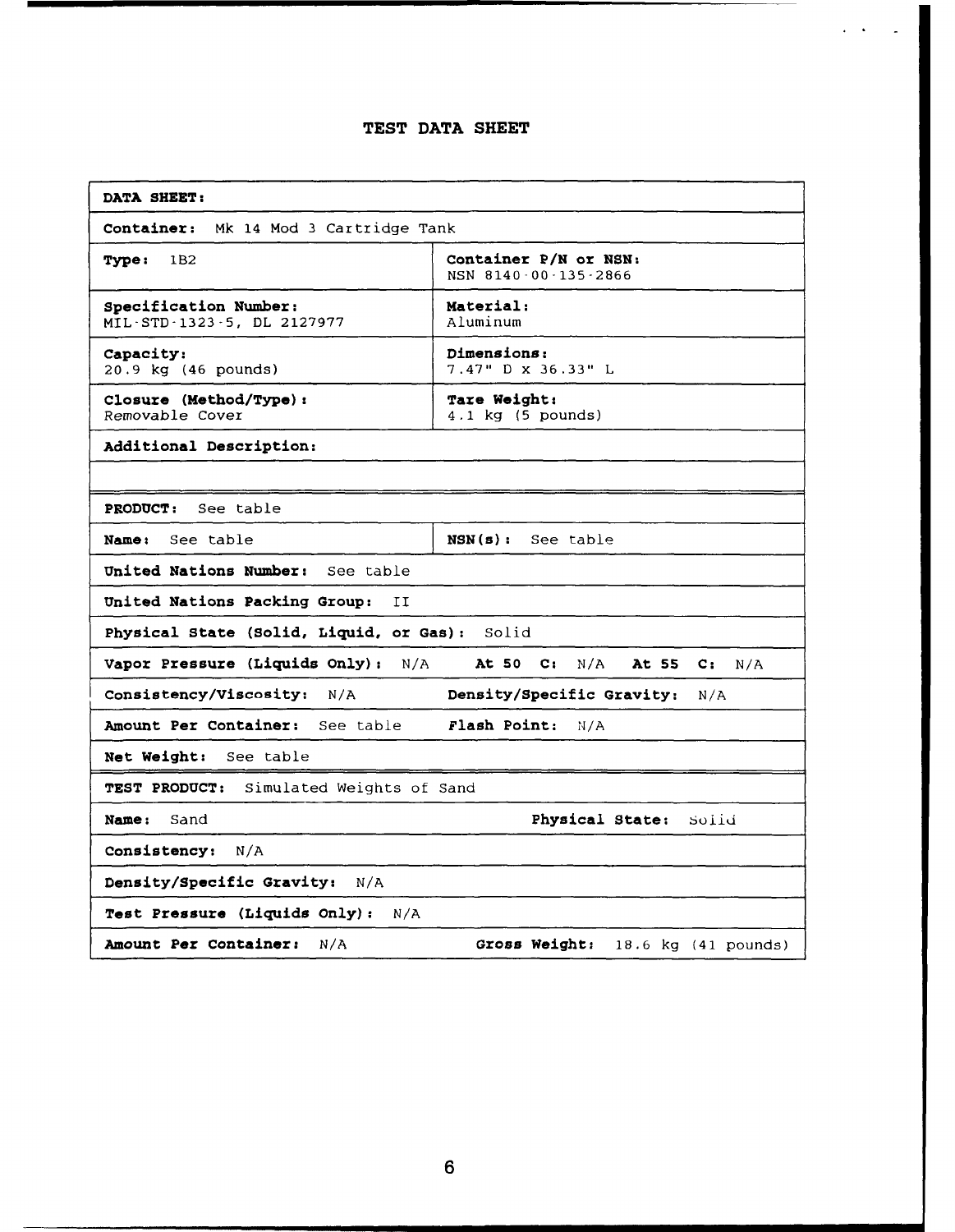| 77 7<br>ABLI |  |
|--------------|--|
|--------------|--|

 $\hat{\mathcal{A}}$ 

| <b>NALC</b> | <b>NSN</b>               | Type                | Packing<br>Drawing | UN<br>Code | UN<br>Number | #/<br>Cntr | Weight<br>(lb) |
|-------------|--------------------------|---------------------|--------------------|------------|--------------|------------|----------------|
| <b>D297</b> | 1320.01.060.1118         | Prop Chg<br>Mk 68-2 | 2127977            | 1.2C       | 0328         |            | 27.0           |
| D326        | $1320 - 01 - 004 - 1082$ | Prop Chg<br>Full.   | 2127977            | 1.2C       | 2242         |            | 41.0           |

Mk 67-3

 $\bullet$   $\bullet$ 

Mk 14 Mod 3 Cartridge Tank

#### Mk 15 Mod 0 Cartridge Tank

| <b>NALC</b> | <b>NSN</b>                                  | Type                                               | Packing<br>Drawing | UN.<br>Code | UN.<br>Number | #/<br>Cntr | Weight<br>(1b) |
|-------------|---------------------------------------------|----------------------------------------------------|--------------------|-------------|---------------|------------|----------------|
| D282        | $1320 - 00 - 039 - 2058$<br>(Non-Flashless) | Chg, Prop,<br>$5*/38$ Cal<br>Full                  | 423033             |             | 0242          |            | 28.6           |
|             | 1320.01.157.2494<br>$(Non-Flashless)$       | Chg, Prop,<br>$5''/38$ Cal<br>Full                 |                    |             |               |            |                |
| D274        | $1320 - 00 - 039 - 2037$                    | Chg, Prop,<br>$5''/38$ Cal<br>Full                 | 423033             |             | 0242          |            | 41.2           |
|             | 1320.00.103.4930<br>(Flashless)             | Chg, Prop,<br>$5''/38$ Cal<br>Ful <sub>1</sub>     |                    |             |               |            |                |
|             | 1320.00.174.8174<br>(Flashless)             | Chg, Prop,<br>$5''/38$ Cal<br>Full                 |                    |             |               |            |                |
|             | $1320 - 00 - 009 - 0351$<br>(Flashless)     | Chg, Prop,<br>$5''/38$ Cal<br>Full<br>Mk 63 Mod 1  |                    |             |               |            |                |
| D272        | $1320 - 00 - 039 - 1971$<br>(Non-Flasniess) | Chg, Prop,<br>$5''/38$ Cai<br>Full                 | 423033             |             | 0242          |            | 40.2           |
|             | $1320 - 00 - 457 - 2577$<br>(Non Flashless) | Chq, Prop,<br>$5''/38$ Cal<br>Full<br>Mk 63 Mod 1  |                    |             |               |            |                |
|             | $1320.00 - 557 - 0928$<br>$(Non-Flashless)$ | Chg, Prop,<br>$5''/38$ Cal<br>Full.                |                    |             |               |            |                |
|             | 1320.00.557.0931<br>(Non-Flashless)         | Chg, Prop,<br>$5" / 38$ Cal<br>Full<br>Mk 63 Mod 2 |                    |             |               |            |                |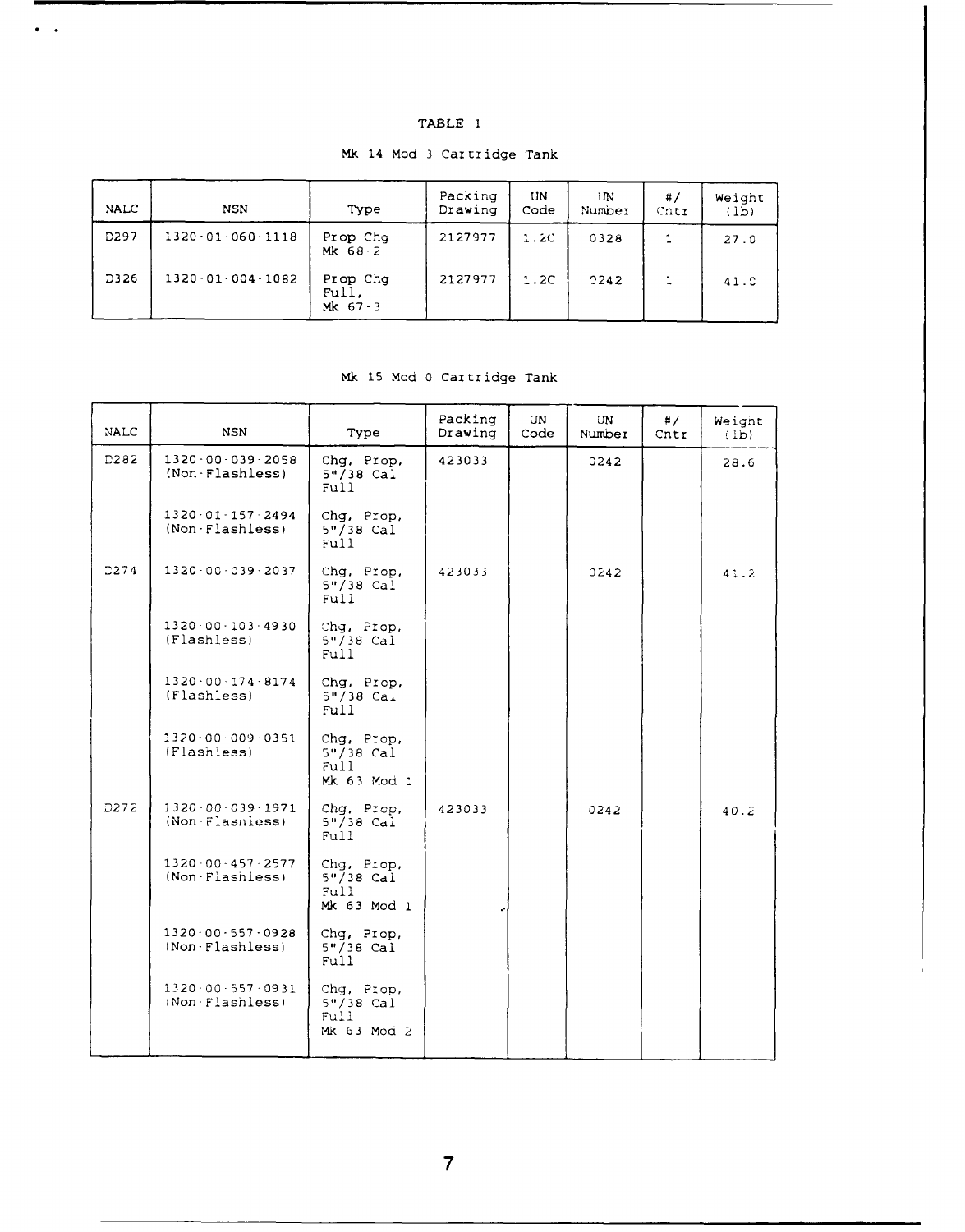|--|--|

 $\ddot{\phantom{a}}$ 

| <b>NALC</b>      | <b>NSN</b>                              | Type                                                     | Packing<br>Drawing | UN<br>Code | UN<br>Number | #/<br>Cntr | Weight<br>(1b) |
|------------------|-----------------------------------------|----------------------------------------------------------|--------------------|------------|--------------|------------|----------------|
| D <sub>264</sub> | $1320.00 - 411 - 8606$<br>(Universal)   | Chg, Prop,<br>$5*/38$ Cal<br>Full                        | 423033             |            | 0242         |            | 40.2           |
|                  | $1320 - 00 - a71 - 3723$<br>(Universal) | Chg, Prop,<br>$5*/38$ Cai<br>Full<br>Mk 63 Mod 0         |                    |            |              |            |                |
| D227             | 1320.00.039.1949<br>(Flashless)         | Chg, Prop,<br>$5''/38$ Cal<br>Clearing                   | 423033             |            | 0327         |            | 35.5           |
|                  | $1320 - 00 - 039 - 1961$<br>(Flashless) | Chg, Prop,<br>$5''/38$ Cal<br>Short                      |                    |            |              |            |                |
| <b>D296</b>      | 1320.00.313.2461<br>(Universal)         | Chg, Prop,<br>$5*/38/54$ Cal<br>Clearing<br>Mk 65 Mod 0  | 423033             |            | 0327         |            | 36.6           |
|                  | $1320.01.056 - 2826$<br>(Universal)     | Chg, Prop,<br>$5''/38/54$ Cal<br>Clearing<br>Mk 65 Mod 1 |                    |            |              |            |                |

Mk 15 Mod 0 Cartridge Tank (Continued)